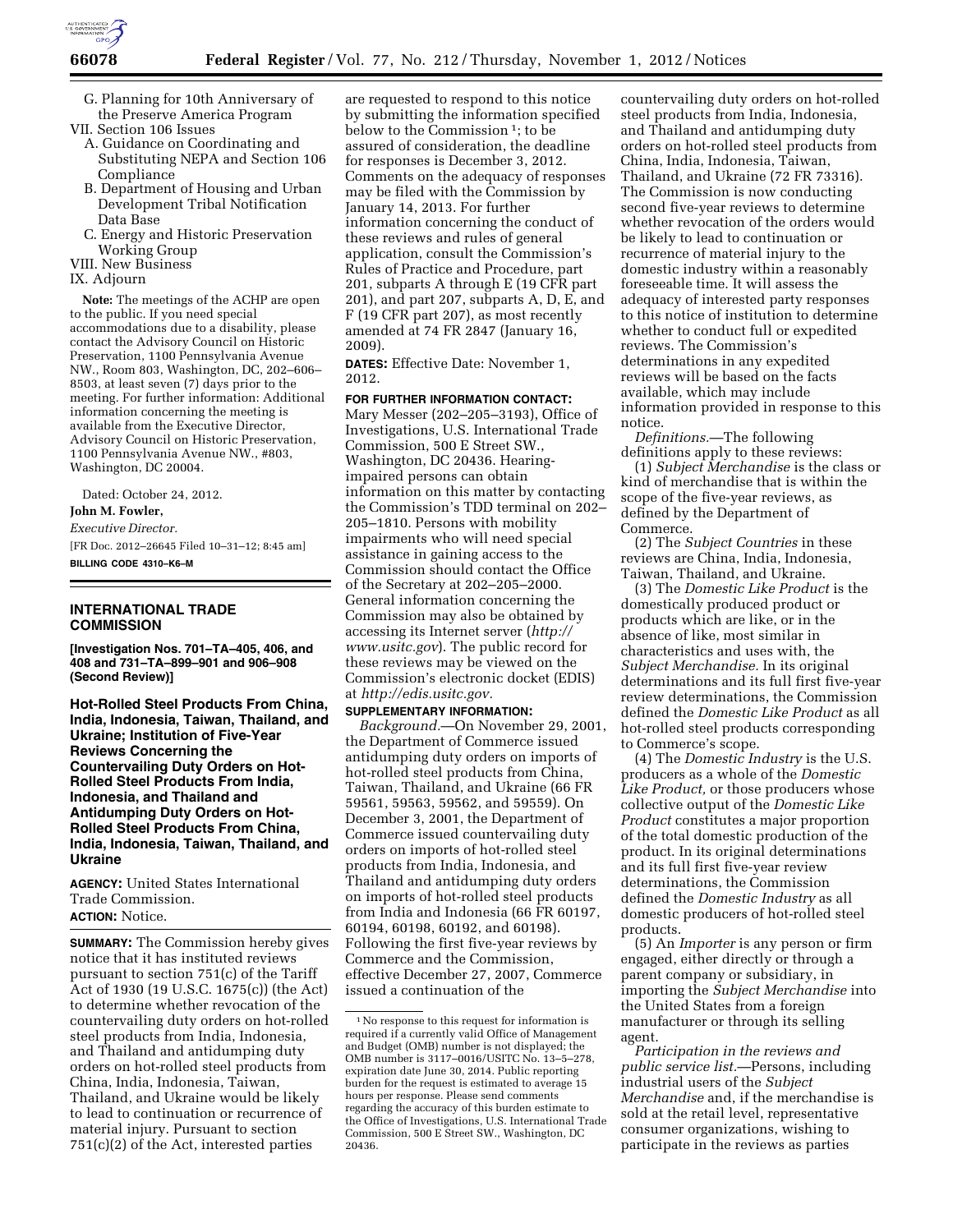must file an entry of appearance with the Secretary to the Commission, as provided in section 201.11(b)(4) of the Commission's rules, no later than 21 days after publication of this notice in the **Federal Register**. The Secretary will maintain a public service list containing the names and addresses of all persons, or their representatives, who are parties to the reviews.

Former Commission employees who are seeking to appear in Commission five-year reviews are advised that they may appear in a review even if they participated personally and substantially in the corresponding underlying original investigation. The Commission's designated agency ethics official has advised that a five-year review is not considered the ''same particular matter'' as the corresponding underlying original investigation for purposes of 18 U.S.C. 207, the post employment statute for Federal employees, and Commission rule 201.15(b) (19 CFR 201.15(b)), 73 FR 24609 (May 5, 2008). This advice was developed in consultation with the Office of Government Ethics. Consequently, former employees are not required to seek Commission approval to appear in a review under Commission rule 19 CFR 201.15, even if the corresponding underlying original investigation was pending when they were Commission employees. For further ethics advice on this matter, contact Carol McCue Verratti, Deputy Agency Ethics Official, at 202–205– 3088.

*Limited disclosure of business proprietary information (BPI) under an administrative protective order (APO) and APO service list.*—Pursuant to section 207.7(a) of the Commission's rules, the Secretary will make BPI submitted in these reviews available to authorized applicants under the APO issued in the reviews, provided that the application is made no later than 21 days after publication of this notice in the **Federal Register**. Authorized applicants must represent interested parties, as defined in 19 U.S.C. 1677(9), who are parties to the reviews. A separate service list will be maintained by the Secretary for those parties authorized to receive BPI under the APO.

*Certification.*—Pursuant to section 207.3 of the Commission's rules, any person submitting information to the Commission in connection with these reviews must certify that the information is accurate and complete to the best of the submitter's knowledge. In making the certification, the submitter will be deemed to consent, unless otherwise specified, for the

Commission, its employees, and contract personnel to use the information provided in any other reviews or investigations of the same or comparable products which the Commission conducts under Title VII of the Act, or in internal audits and investigations relating to the programs and operations of the Commission pursuant to 5 U.S.C. Appendix 3.

*Written submissions.*—Pursuant to section 207.61 of the Commission's rules, each interested party response to this notice must provide the information specified below. The deadline for filing such responses is December 3, 2012. Pursuant to section 207.62(b) of the Commission's rules, eligible parties (as specified in Commission rule 207.62(b)(1)) may also file comments concerning the adequacy of responses to the notice of institution and whether the Commission should conduct expedited or full reviews. The deadline for filing such comments is January 14, 2013. All written submissions must conform with the provisions of sections 201.8 and 207.3 of the Commission's rules and any submissions that contain BPI must also conform with the requirements of sections 201.6 and 207.7 of the Commission's rules. Please be aware that the Commission's rules with respect to electronic filing have been amended. The amendments took effect on November 7, 2011. See 76 FR 61937 (Oct. 6, 2011) and the newly revised Commission's Handbook on E-Filing, available on the Commission's Web site at *[http://edis.usitc.gov.](http://edis.usitc.gov)* Also, in accordance with sections 201.16(c) and 207.3 of the Commission's rules, each document filed by a party to the reviews must be served on all other parties to the reviews (as identified by either the public or APO service list as appropriate), and a certificate of service must accompany the document (if you are not a party to the reviews you do not need to serve your response).

*Inability to provide requested information.*—Pursuant to section 207.61(c) of the Commission's rules, any interested party that cannot furnish the information requested by this notice in the requested form and manner shall notify the Commission at the earliest possible time, provide a full explanation of why it cannot provide the requested information, and indicate alternative forms in which it can provide equivalent information. If an interested party does not provide this notification (or the Commission finds the explanation provided in the notification inadequate) and fails to provide a complete response to this notice, the Commission may take an adverse inference against the party pursuant to

section 776(b) of the Act in making its determinations in the reviews.

*Information to be Provided In Response to this Notice of Institution:* If you are a domestic producer, union/ worker group, or trade/business association; import/export *Subject Merchandise* from more than one *Subject Country;* or produce *Subject Merchandise* in more than one *Subject Country,* you may file a single response. If you do so, please ensure that your response to each question includes the information requested for each pertinent *Subject Country.* As used below, the term "firm" includes any related firms.

(1) The name and address of your firm or entity (including World Wide Web address) and name, telephone number, fax number, and Email address of the certifying official.

(2) A statement indicating whether your firm/entity is a U.S. producer of the *Domestic Like Product,* a U.S. union or worker group, a U.S. importer of the *Subject Merchandise,* a foreign producer or exporter of the *Subject Merchandise,*  a U.S. or foreign trade or business association, or another interested party (including an explanation). If you are a union/worker group or trade/business association, identify the firms in which your workers are employed or which are members of your association.

(3) A statement indicating whether your firm/entity is willing to participate in these reviews by providing information requested by the Commission.

(4) A statement of the likely effects of the revocation of the antidumping and countervailing duty orders on the *Domestic Industry* in general and/or your firm/entity specifically. In your response, please discuss the various factors specified in section 752(a) of the Act (19 U.S.C. 1675a(a)) including the likely volume of subject imports, likely price effects of subject imports, and likely impact of imports of *Subject Merchandise* on the *Domestic Industry.* 

(5) A list of all known and currently operating U.S. producers of the *Domestic Like Product.* Identify any known related parties and the nature of the relationship as defined in section 771(4)(B) of the Act (19 U.S.C. 1677(4)(B)).

(6) A list of all known and currently operating U.S. importers of the *Subject Merchandise* and producers of the *Subject Merchandise* in each *Subject Country* that currently export or have exported *Subject Merchandise* to the United States or other countries after 2006.

(7) A list of 3–5 leading purchasers in the U.S. market for the *Domestic Like Product* and the *Subject Merchandise*